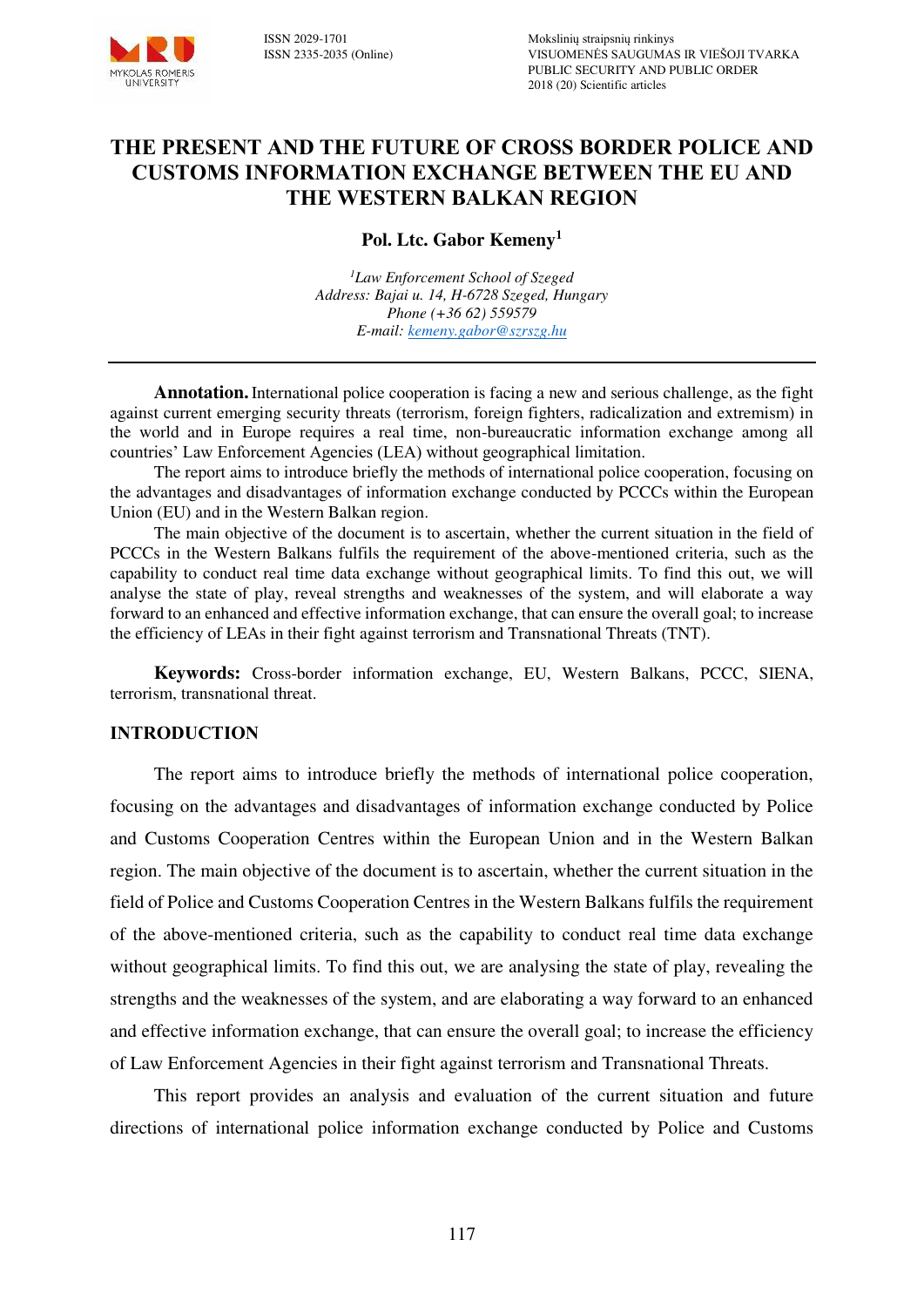<span id="page-1-0"></span>Cooperation Centres (PCCC) in the Western Balkans (WB). The methods used to conduct the analyses were the capabilities analysis and the  $PMESII<sup>1</sup>$  methodology.

The results of the analysis show that the operational environment is adequate to conduct real time (within 3 hours) information exchange in the WB, although current trends and security threats require conducting real time data exchange also with non-neighbouring countries, ergo without geographical limitation. Analysis of the legal environment has led to one of the key findings: the current environment is not in favour of promoting real time data exchange without geographical limitation. A further key finding of the document, deriving from the analysis of the current legal background and existing Information and Communication Technology (ICT) systems is the following: with minor legislative modifications and with the installation of a secured communication channel the current environment will also be appropriate for conducting international information exchange with non-neighbouring countries.

The report additionally formulates recommendations. The most relevant ones are:

- Organizing training courses for the staff.
- Organizing a staff exchange program,

 Increasing the use of internal and external communication channels to promote the tasks of PCCCs,

- Elaborating the amendment of the current legal background,
- Installing a secured communication channel.

# **I. INTERNATIONAL POLICE INFORMATION EXCHANGE IN GENERAL**

Cooperation and coordination are some of the key elements of the EU Integrated Border Management (IBM) concept<sup>2</sup>, which is a concept that is also widely used outside of the EU. Levels of cooperation and coordination follow the three IBM pillars; therefore, we can speak about intraservice, inter-agency and international cooperation. One of the crucial and indispensable elements of this cooperation is; communication and information exchange, without which IBM cannot be efficient.

Effective information exchange requires an adequate institutional and legal framework, procedures, human resources and infrastructure at each level, in each pillar. This background will assist police officers to exchange data among themselves, with other national LEAs (such

 $\overline{a}$ <sup>1</sup> The PMESII method takes into consideration the following variables: Political, Military, Economic, Social, Infrastructure and Information.

<sup>&</sup>lt;sup>2</sup> European Union, Justice and Home Affairs, 2768th Council Meeting, 4-5 December 2006, 15801/06, available at: http://europa.eu/rapid/press-release\_PRES-06-341\_en.htm?locale=en [accessed 14 October 2017]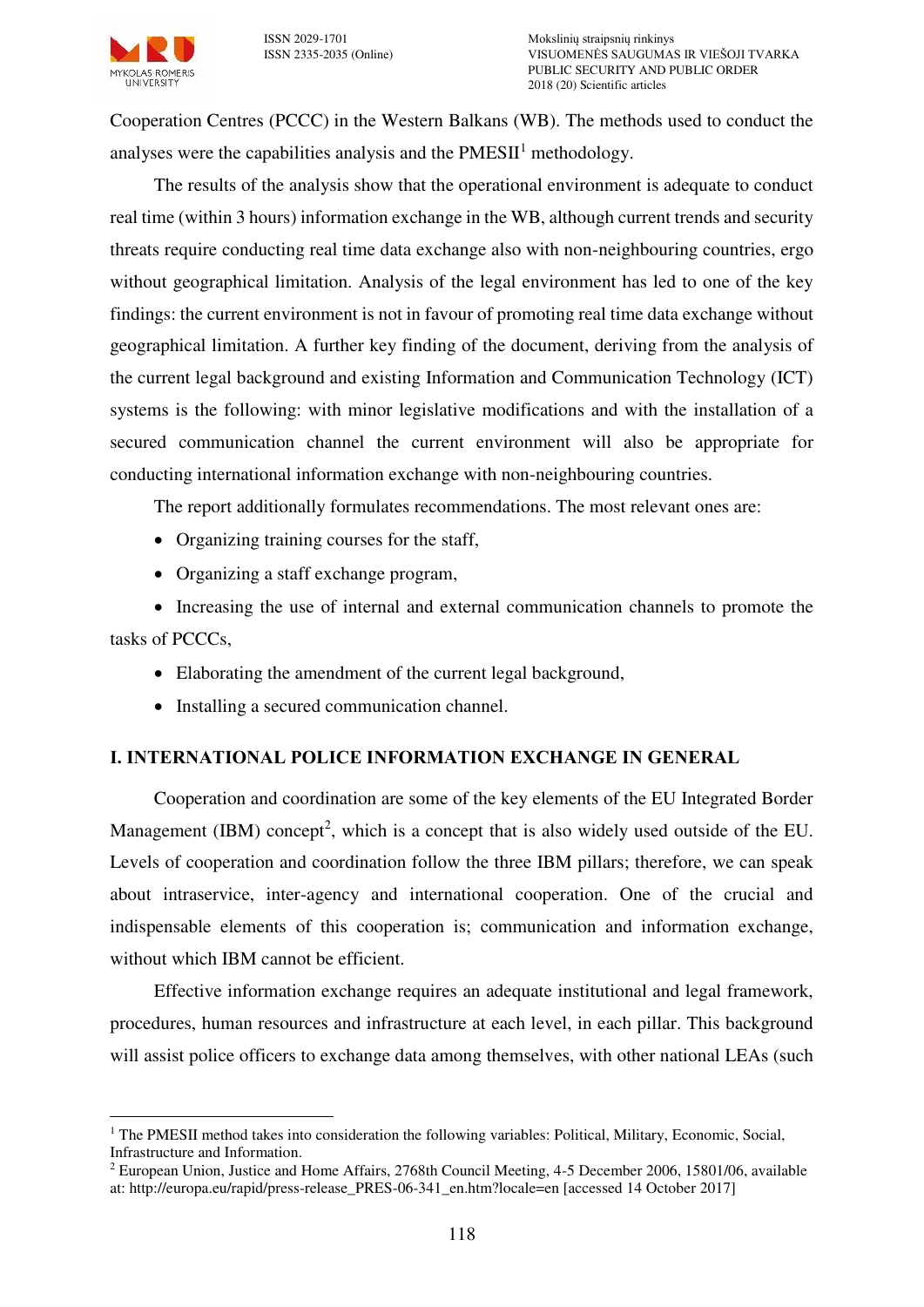

as customs) and with other countries' law enforcement agencies. Legal and institutional frameworks, human resources and infrastructures vary by country, even within the EU, which results in different procedures, different institutional structure and authority. The variety of legal backgrounds, procedures and institutional authority seriously affect international information exchange and cooperation. It makes cross-border police cooperation more difficult, which leads to an inefficient fight against cross border criminality and TNT.

As a result of these differences, several channels are currently used for international police information exchange. Traditionally most of the players are conducting police related international information exchange with the help of International Police Cooperation Departments operated by the central level of the national LEA (eg.: National Police Headquarters) or Ministry of Internal Affairs (MoIA). Depending on the subject of the information exchange, these departments are divided into several units, such as  $SELEC<sup>3</sup>$ -, SIRENE<sup>4</sup> office, Europol/Interpol National Central Bureau etc. Our intention is not to decrease or even to question the importance of these channels, but we have to accept that speed is the greatest disadvantage, as information exchange can take weeks, sometimes months, due to the highly bureaucratic regulations, the strict and multiple level chain of command and overwhelmed staff.

## **II. PCCCS WITHIN THE EU**

 $\overline{a}$ 

Although PCCCs within the EU are not the main topic of this report, we would like to provide some general information that will help to familiarise the concept of PCCC information exchange.

New challenges, such as the abolition of (border) controls at the internal borders between Member States within the Schengen area (began in 1995), and the continuously changing environment gave rise to the need for a less-bureaucratic and quick information exchange channel at the end of the  $20<sup>th</sup>$  century.

In response to the increased demand for real time and non-bureaucratic information exchange, "Police and Customs Cooperation Centres (PCCCs) have been established throughout the Schengen area as an important institution reinforcing mechanisms and

<sup>&</sup>lt;sup>3</sup> SELEC: Southeast European Law Enforcement Center, more information is available at: http://www.selec.org 4 SIRENE: Supplementary Information Request at the National Entries, available at:

https://ec.europa.eu/home-affairs/what-we-do/policies/borders-and-visas/schengen-informationsystem/sirene-cooperation\_en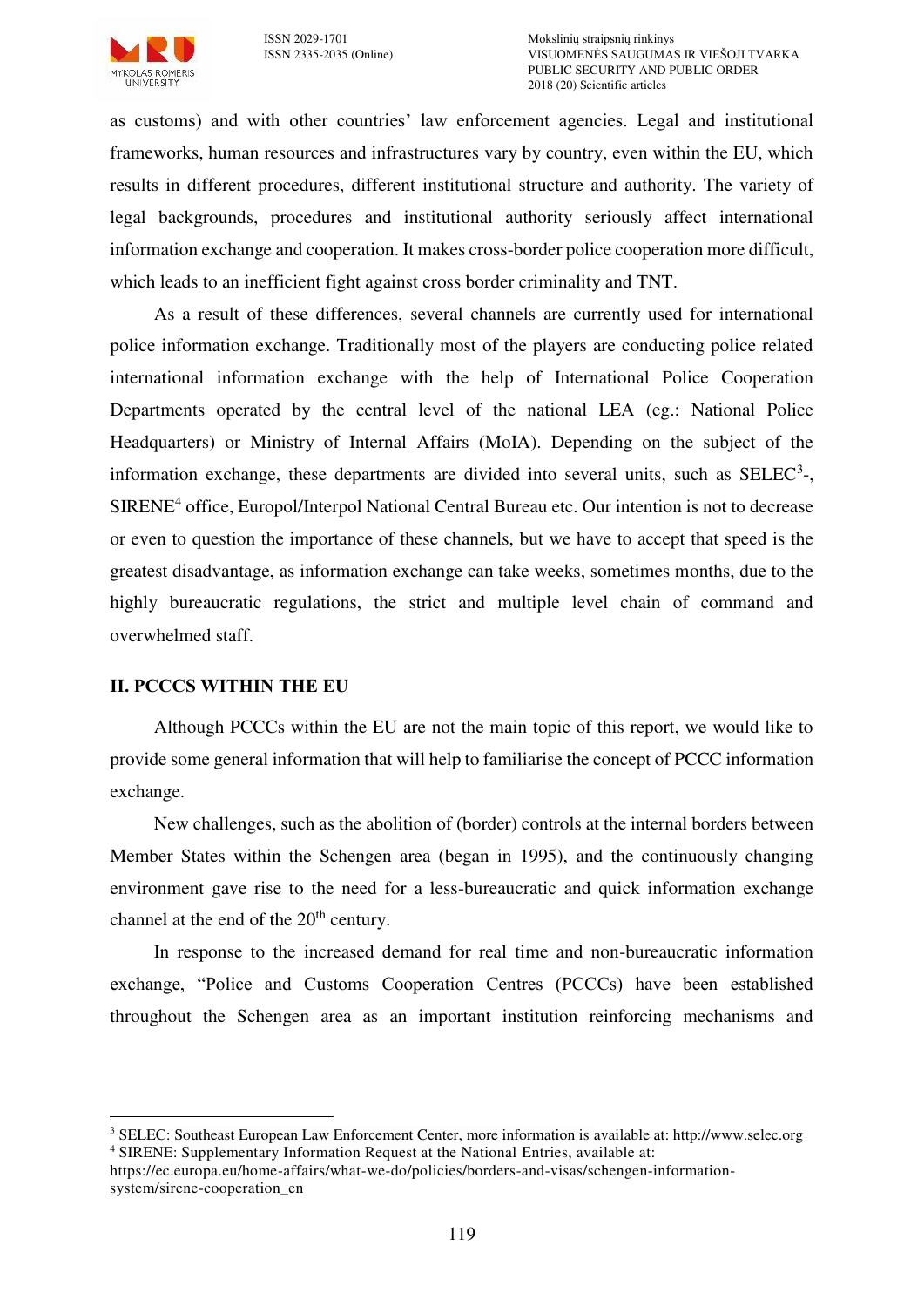

 $\overline{a}$ 

procedures of cross-border law enforcement cooperation<sup>75</sup> in the border regions, within neighbouring counties in 1999. Since then, 59 PCCCs are operating within the European Union (EU).

PCCCs became an important local tool in direct cross-border cooperation, information exchange by bringing together, in one place, all relevant security authorities of the countries and by using a simple procedure that ensures quick replies for the request. As the European Best Practice Guidelines for Police and Customs Cooperation Centres states: "As a tool of local collaboration PCCCs are thus ideally suited to the day-to-day needs of cross-border cooperation. [[...]] PCCCs bring together staff from the authorities responsible for security in a single location. The fact that staff from the agencies of different States work side by side with common objectives contributes to narrowing the gap between methods and administrative cultures and to a better understanding of the working procedures of each."<sup>6</sup>

Within the European Union, "the PCCCs are established on the basis of bi- or multilateral agreements in accordance with Article 39(4) of the Convention implementing the Schengen Agreement (CISA). In these agreements, the contracting parties define the basis for their crossborder cooperation, including the tasks, legal framework, and procedures for establishing and operating the centres. PCCCs bring together staff from neighbouring countries and are closely linked to national bodies dealing with international cooperation"7.

The EU Council adopted [Hague Programme](http://eur-lex.europa.eu/LexUriServ/LexUriServ.do?uri=OJ:C:2005:053:0001:0014:EN:PDF)<sup>8</sup> introduced the principle of "availability" as the guiding concept for law enforcement information exchange, which served as a push factor in the recognition of the PCCCs in the area of information exchange. This concept emphasizes that, if information is available to a Member State's (MS) LEA, it should also be accessible to other MS LEAs.

The so called Swedish Initiative<sup>9</sup>, an EU Council Framework Decision, provides a common legal framework and creates the rules for the effective and quick exchange of existing

<sup>5</sup>Gruszczak, A. Police and Customs Cooperation Centres and their Role in EU Internal Security. In: Bossong, Raphael & Carrapico, Helena (eds.), EU Borders and Shifting Internal Security. Heidelberg u.a.: Springer, 2016, pp. 157-175.

<sup>6</sup> European Union, Best Practice Guidelines for Police and Customs Cooperation Centres, 15 April 2011, 9105/1, available at: http://register.consilium.europa.eu/doc/srv?l=EN&f=ST%209105%202011%20INIT [accessed 14 October 2017]

<sup>&</sup>lt;sup>7</sup> European Union, Manual on Law Enforcement Information Exchange, 23 April 2015, 7779/15, available at: [http://www.statewatch.org/news/2015/may/eu-council-manual-law-enforcement-information-exchange-7779-](http://www.statewatch.org/news/2015/may/eu-council-manual-law-enforcement-information-exchange-7779-15.pdf) [15.pdf](http://www.statewatch.org/news/2015/may/eu-council-manual-law-enforcement-information-exchange-7779-15.pdf) [accessed 14 October 2017]

<sup>&</sup>lt;sup>8</sup> European Union, The Hague Programme: Strengthening Freedom, Security and Justice in the European Union, 13 December 2004, 2005/C 53/01, available at: http://www.refworld.org/docid/41e6a854c.html [accessed 14 October 2017]

<sup>&</sup>lt;sup>9</sup> European Union, Council Framework Decision on simplifying the exchange of information and intelligence between law enforcement authorities of the Member States of the European Union, 18 December 2006,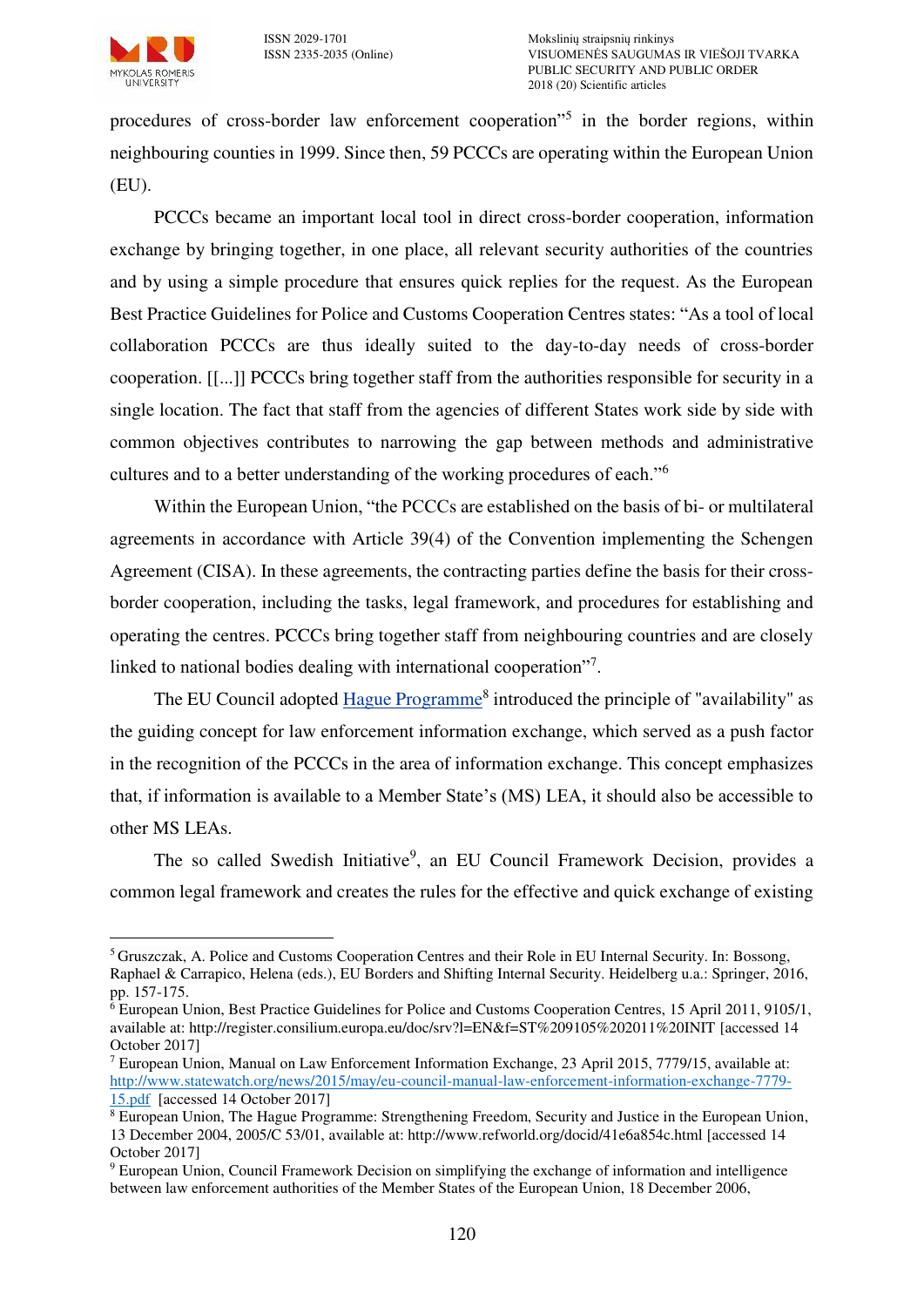

criminal and intelligence information between EU Member States' LEAs, ensuring procedures for cross-border data exchanges are not stricter than those applying to exchanges at the national level. By 2015 all but three MSs had notified the transposition of the legal obligations into national law.<sup>10</sup>

The High Level Advisory Group on EU Internal Security (the so called Future Group) also paid special attention to the importance of PCCC in its report in 2008. The final findings of the report are as follows: "Instituted by bilateral or multilateral agreements between the States concerned, Police and Customs Cooperation Centres (PCCC) are support tools for direct cross-border cooperation that bring together in the same place officers of two, three or even four concerned countries. They represent an innovative approach to cross-border information exchange in crime fighting"<sup>11</sup>.

The Hague Programme and findings of the Future Group were later reiterated in the EU Council adopted [Stockholm Programme](http://eur-lex.europa.eu/LexUriServ/LexUriServ.do?uri=OJ:C:2010:115:0001:0038:EN:PDF)<sup>12</sup> (2010-2015), which highlighted the need for coherence and consolidation in developing further law enforcement cooperation instruments in the EU.

Despite the above-mentioned programs, regulations and initiatives, PCCCs cannot be considered as a perfect solution, as information exchange is geographically limited to the neighbouring countries (in some cases limited just to the border area, e.g.: Germany), therefore currently it cannot ensure the achievement of the overall goal; to properly increase the efficiency of LEAs in their fight against Transnational Threats.

# **III. PCCCS IN THE WESTERN BALKANS**

# **1. Background**

 $\overline{a}$ 

Western Balkans countries<sup>13</sup> identified the need for a non-bureaucratic and quick international police data exchange channel soon after the creation of the first PCCCs in the EU. The necessary legal background was created quite quickly by the so-called Vienna convention,

<sup>2006/960/</sup>JHA of (OJEU L 386), available at: [http://eur-](http://eur-lex.europa.eu/LexUriServ/LexUriServ.do?uri=OJ:L:2006:386:0089:0100:EN:PDF)

[lex.europa.eu/LexUriServ/LexUriServ.do?uri=OJ:L:2006:386:0089:0100:EN:PDF](http://eur-lex.europa.eu/LexUriServ/LexUriServ.do?uri=OJ:L:2006:386:0089:0100:EN:PDF) [accessed 14 October 2017] <sup>10</sup> European Union https://ec.europa.eu/home-affairs/what-we-do/policies/police-cooperation/informationexchange/eixm\_en

 $11$  Future Group: Police cooperation - French contribution, 28 March 2008, available at: http://www.statewatch.org/news/2008/jul/eu-futures-apr-police-cooperation-2008.pdf [accessed 14 October 2017]

<sup>&</sup>lt;sup>12</sup> European Union, The Stockholm programme: an open and secure Europe serving and protecting citizens, 04 May 2010, 2010/C 115/0, available at: http://eur-

lex.europa.eu/LexUriServ/LexUriServ.do?uri=OJ:C:2010:115:0001:0038:EN:PDF [accessed 14 October 2017] <sup>13</sup> WB countries: Albania, Bosnia and Herzegovina, the former Yugoslav Republic of Macedonia, Montenegro, Serbia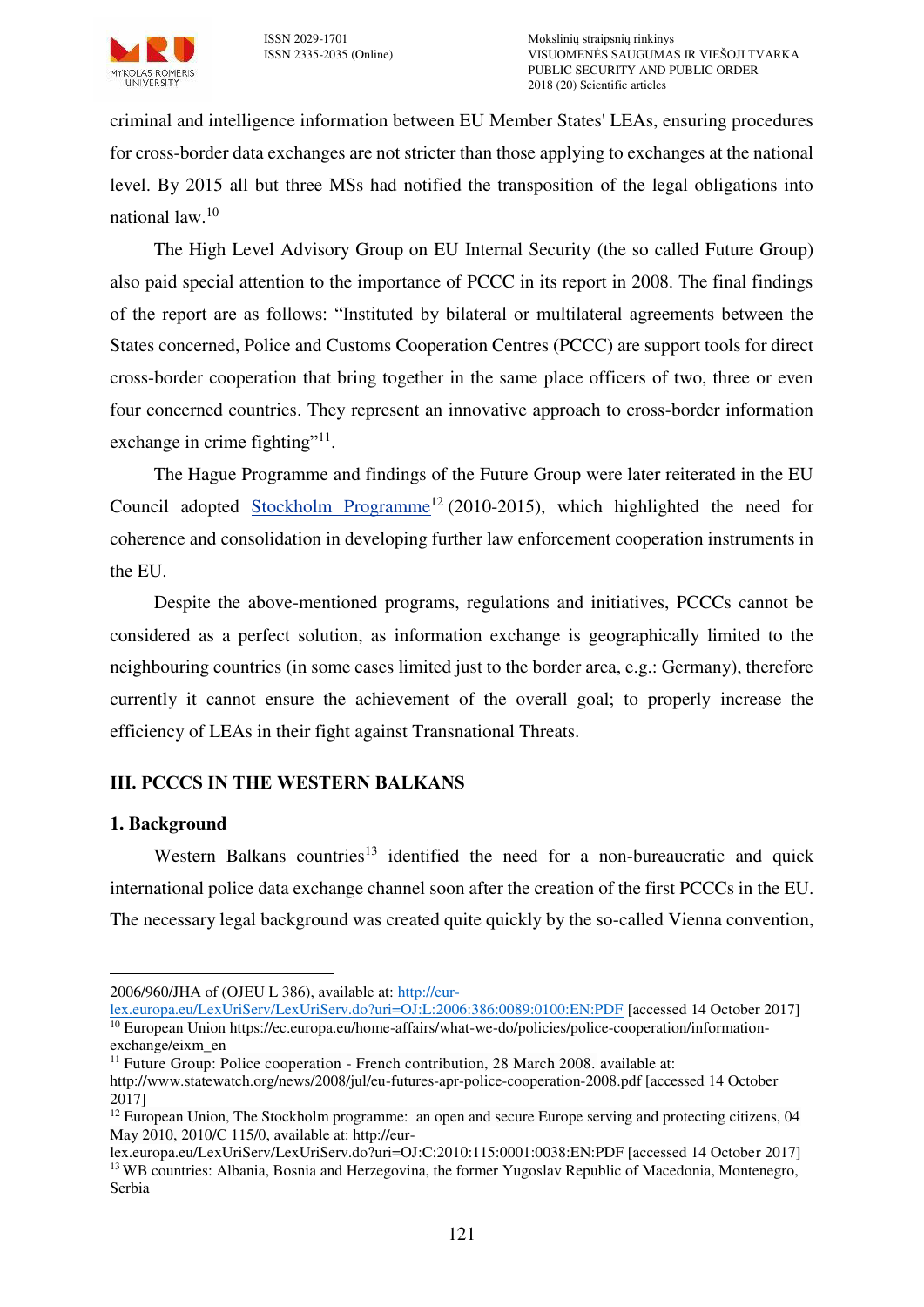

<span id="page-5-0"></span>the Police Cooperation Convention for Southeast Europe (PCC-SEE)<sup>14</sup>. Article 29. of the convention stipulates:

"(1) Common centres can be established to facilitate information exchange and cooperation between the law enforcement authorities of the Contracting Parties in the framework of this Convention.

(2) In the common centres, officers of the Contracting Parties shall cooperate side-by side in the framework of their respective competencies, in order to exchange, analyse, and pass on information, and also to play a supportive role in the coordination or cross-border cooperation as laid down in this Convention, irrespective of the official contacts, correspondence and exchange of intelligence through the National Central Units."[14](#page-5-0)

WB countries, Bulgaria and Romania ratified the convention in 2007 and in 2008<sup>15</sup>, while some EU countries (Austria, Hungary, Slovenia) joined between 2011 and 2012. From then on, Article 29 serves as a legal framework for the bi-, and multilateral governmental agreements. In these agreements, such as those we saw in the EU, the countries defined the basis for their cross-border cooperation, including the tasks, and procedures to be followed during PCCC information exchange. Therefore, the intergovernmental agreements are more detailed and more explicit in terms of defining the acceptable reasons for information exchange (exchangeable data, used databases, required forms, deadlines etc. Since the signing of the convention 28 PCCC were established in the PCC-SEE area, 12 of which can be found in the WB region.

The uniqueness of the Vienna convention comes from the variety of contracting countries. Some of them are EU Schengen Member states (Austria, Hungary and Slovenia). Some are EU non-Schengen Member states (Bulgaria and Romania), while others are non-EU member states (Moldavia and the WB countries). This serves as a connection point between the EU and the WB countries.

As we concluded before: the PCCCs within the EU cannot cope with the emerging need for information exchange, to conduct real time data exchange without geographical limitation. In this paper, we would like to find the answer, what is the situation in the WB region, whether the region is in a much more advanced (if at all) position comparing to the EU, whether the current legal framework and operational environment can ensure effective, real time, nonbureaucratic data exchange without geographical limitation.

 $\overline{a}$ 

<sup>&</sup>lt;sup>14</sup> Convention and its ratification available at:

http://www.pccseesecretariat.si/index.php?page=documentspcc&item=35

<sup>&</sup>lt;sup>15</sup> List of ratifications are available at: http://www.pccseesecretariat.si/index.php?page=documentspcc&item=35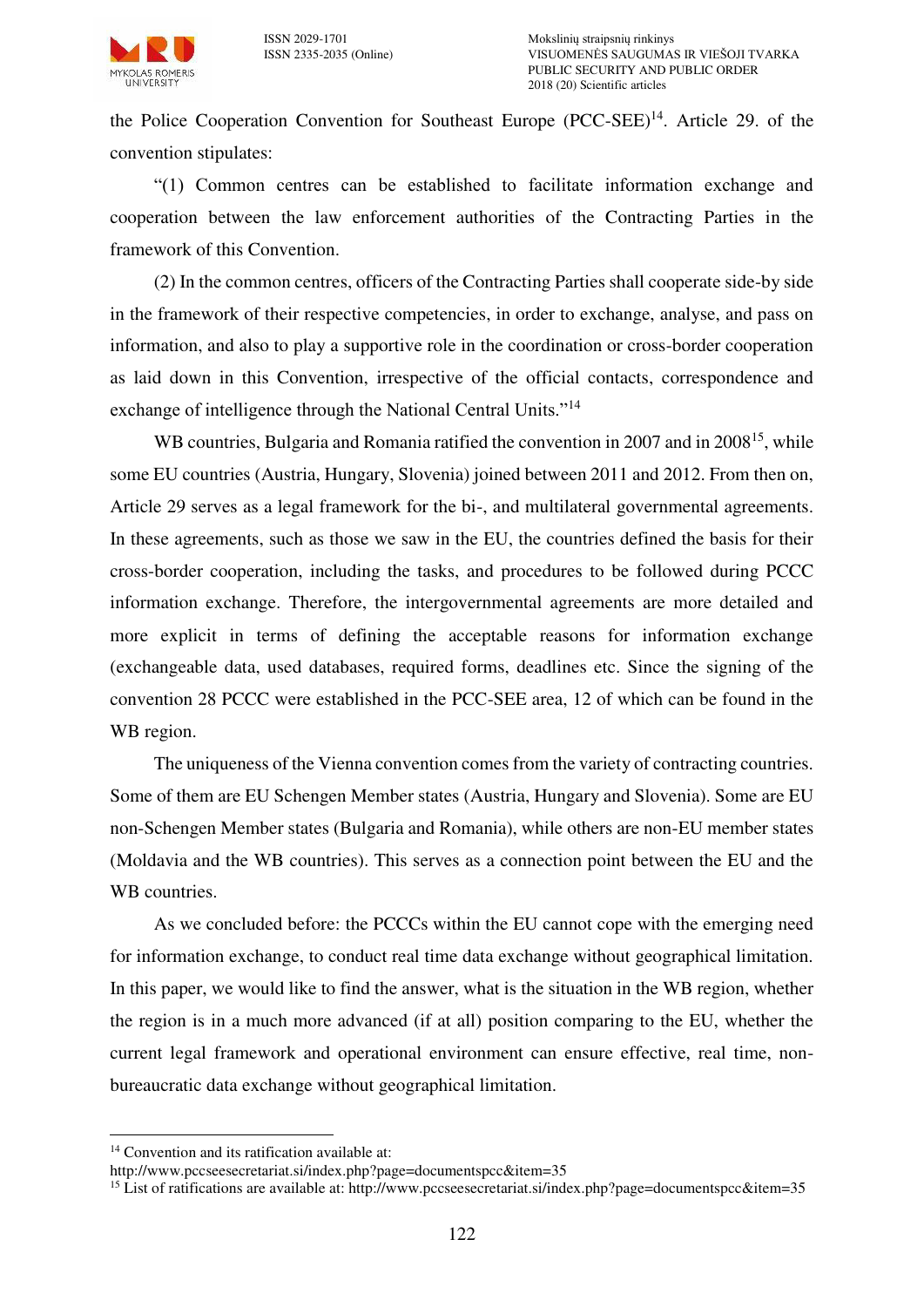

## **2. Brief analysis of the current situation**

The author of this report conducted field visits in the WB countries between March and April 2017, to elaborate a proper analysis regarding the current operational environment focusing on the internal and external situation. Questionnaires, interviews and empirical experience helped to analyse the internal situation. The analysis of the external situation is based on the outcome of a regional PCCC conference and workshop<sup>16</sup> which was organized prior to the field visit, with the participation of the representatives of PCC-SEE and WB LEAs, EU, Europol, German Federal Police and international organizations. The conducted analysis will help to find the answers to the before mentioned questions.

#### **2.1 Short analysis of the internal situation**

With the help of the capabilities analysis method<sup>17</sup> we identified the following main internal (within the police) factors:

#### <span id="page-6-0"></span>**Human resources environment**

- (+) There are allocated staff who are capable for data, information exchange. Direct, personal contact with foreign law enforcement officers (incentive to conduct data exchange).
- (-) The number of staff is not adequate in PCCCs operating 24/7.

Some of the staff have not received training in the field of information exchange.

#### **Communication environment**

- (+) Communication channels within the organization are established.
- (-) Lack of knowledge within the organization about the existence and using methods of PCCCs. (This results in a low number of information exchange requests. ) Lack of communication among national PCCCs.

#### **Legal environment**

- (+) Appropriate legal environment is established (Vienna convention, intergovernmental agreements, Standard Operating Procedures).
- (-) Legal environment is not considered to be adequate for date exchange with nonneighbouring countries by some governments.

## **Financial environment**

- (+) Budget for the staff and equipment is allocated by the respected ministries.
- (-) No allocated money for increasing the staff (to ensure operation 24/7).

 $\overline{a}$ <sup>16</sup> More information is available at: https://polis.osce.org/node/2016

<sup>&</sup>lt;sup>17</sup> Boyne, GA and Walker RM, Strategy content and public service organisations. Journal of Public Administration Research and Theory 14(2), 2004, pp. 231–252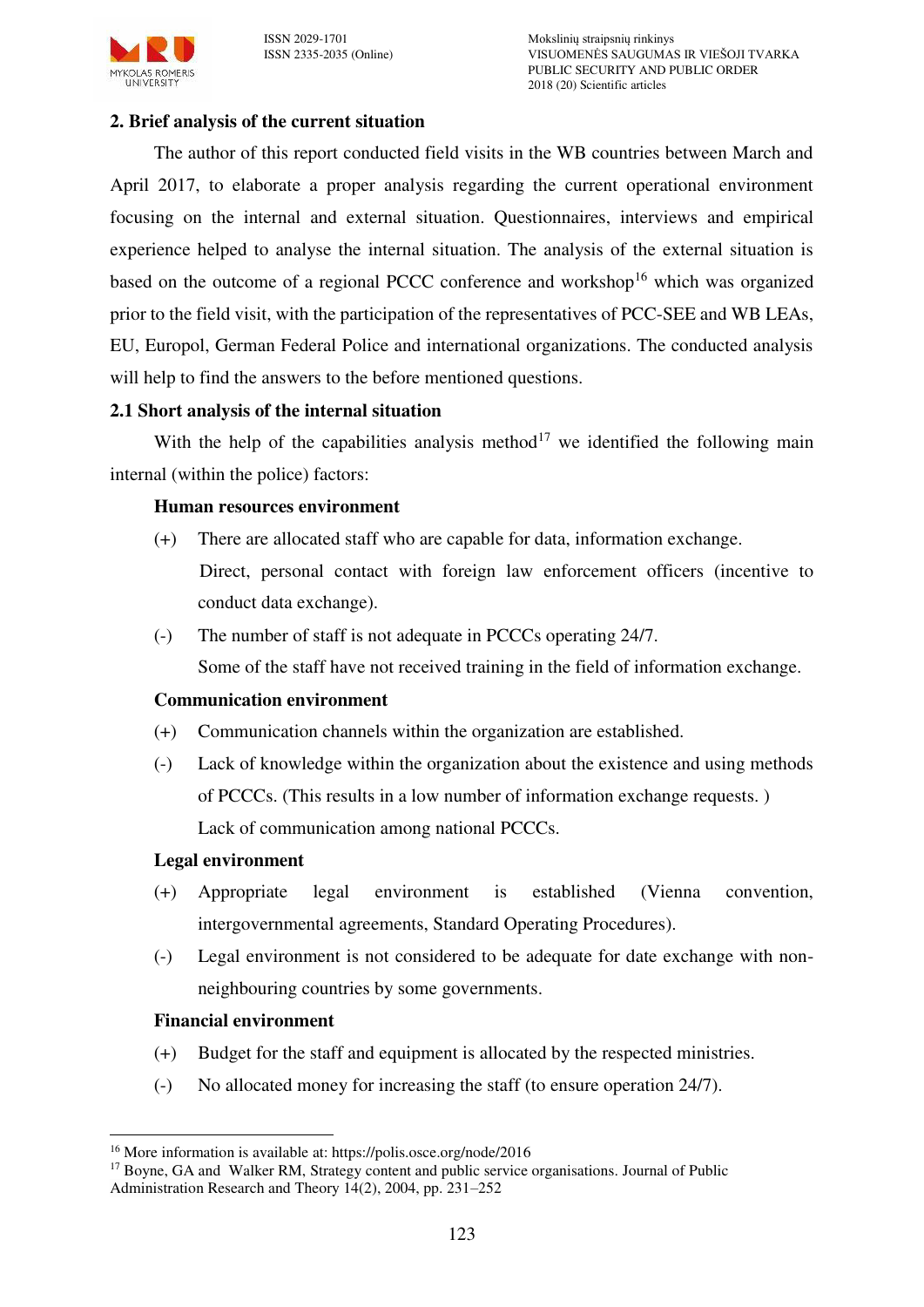

# **ICT environment**

(+) ICT system is operating appropriately.

Databases are available to the staff, therefore the ability to provide information exchange in real-time is ensured.

(-) Most of the IT equipment are donations, therefore no spare parts in case of breakdown.

No case management system is in use.

No secured communication channel is in use.

# **2.2 Short analysis of the external situation**

Using the PMESI[I1](#page-1-0) methodology the following main external (outside of the police) factors were identified and examined:

# **Political factor**

(+) EU Member States and EU Institutional support is strong to develop PCCCs in the WB region.

Full political support and commitment from the governments from the region.

## **Timing is appropriate.**

(-) Political situation changes regularly which results in variable relationships.

## **Economical factor**

- (+) PCCC (customs) data exchange contributes to the economic growth of the country.
- (-) Cooperation between police and customs is not adequate.

## **Social factor**

- (+) Social environment is supportive, as citizens benefit from information exchange.
- (-) A possible threat derives from the misuse of information exchange, which can lead to losing civil reputation.

## **Infrastructure**

- (+) There is a will to cooperate with PCCCs from the private sector. Europol developed secured communication system is available.
- (-) Not available databases from authorities, agencies, associations, companies etc. outside of the police.

## **Information**

- (+) Network for sharing information about the work and function of the PCCCs exists.
- (-) Lack of communication among different PCCC on an international level. Inadequate information about the work and existence of PCCC outside of the police/custom family.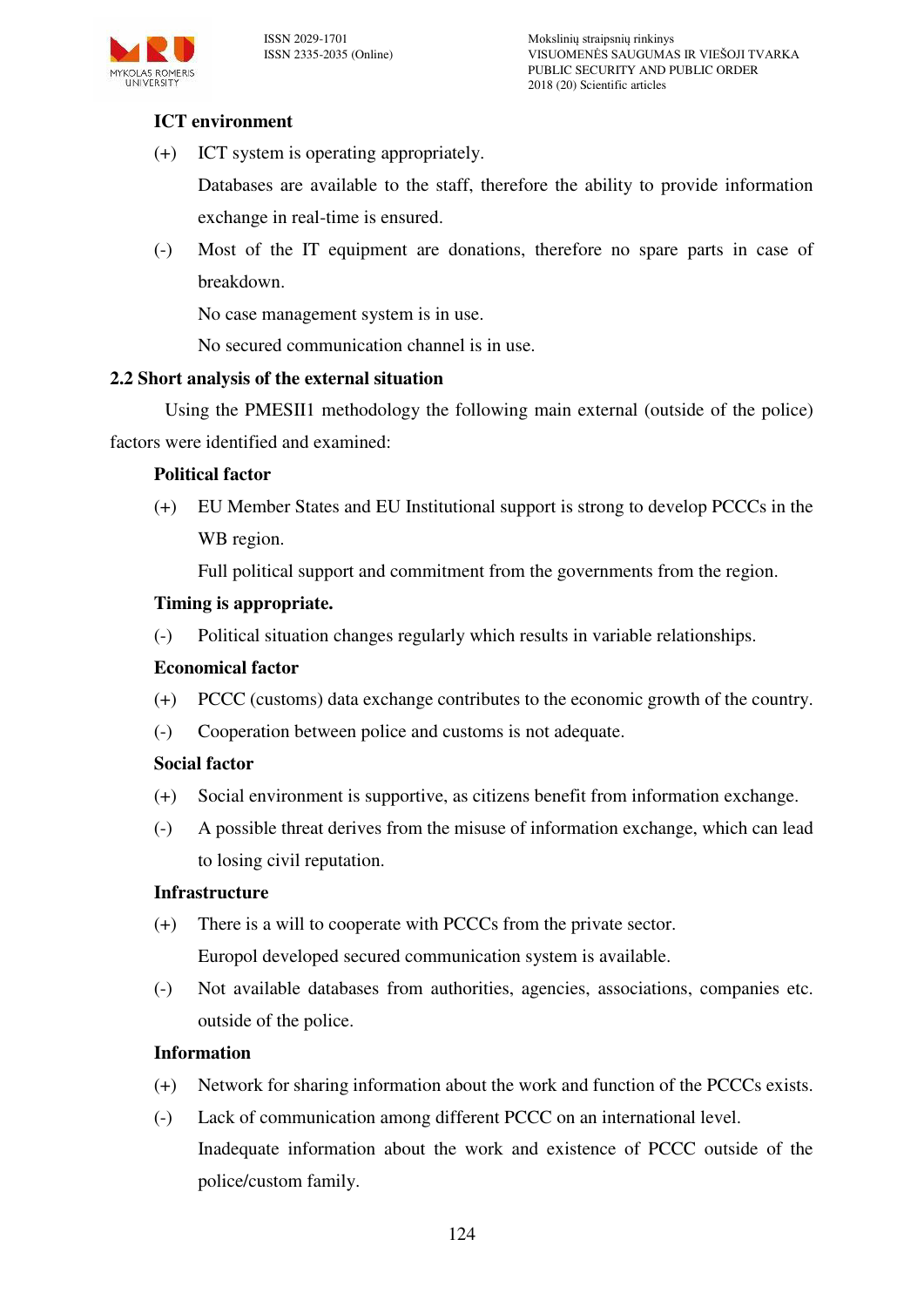

#### **3. Detailed situation in the Western Balkans**

### **3.1. Staff and training**

Both the allocated **staff** and the established infrastructure associated with the allocated budget provide the necessary sustainability and ensure the long-term functioning of the operation of PCCCs in the WB region.

As a main rule, the number of staff is adequate to fulfil the primary task, to exchange information, albeit, in some places, where the data exchange does not require full engagement, staff are used to conduct regular border police activities (e.g.: passport control, second line control etc.).

We only met with a lack of staff in the case of PCCCs operating 24/7. Implementation of a new, national rotational system can serve as a solution to this problem. National PCCCs can share the operational hours among each other, informing their counterparts, which PCCC is on duty during a certain period of time. This system provides the opportunity to cover the country 24/7 with PCCCs operating 8-12 hours.

As a general rule, **training** on information exchange was not provided to the staff, staff learnt to conduct their tasks on an autodidact way. The evaluation showed that the lack of training has not had a serious impact on the quality of the work, albeit that it has led to delays in some cases. The lack of training has a negative impact primarily on the staff, as they are not fully aware of the aim of their job, their role in the organization and within the PCCC family. As a result of this, they cannot properly identify their personal goals, which can result in conflicts with the organizational goals. This can lead to lethargy and apathy, which can jeopardize the effectiveness of the data exchange at a later stage.

During the conducted interviews, training needs on data protection, information exchange, EU and national legislation were identified. As staff are working together with foreign colleagues, coming from different cultural backgrounds, cultural awareness and stress management training courses were also among the identified training needs.

To ensure real time data exchange, staff should understand the goals, and the reasons behind an information request. To help this common understanding, **staff exchange** and study visit programs were also identified as a need. They can help to understand the differences between various legal and working environments, police organization structures, the nature of the request and contribute to building networks. This could have a positive impact on the information exchange process.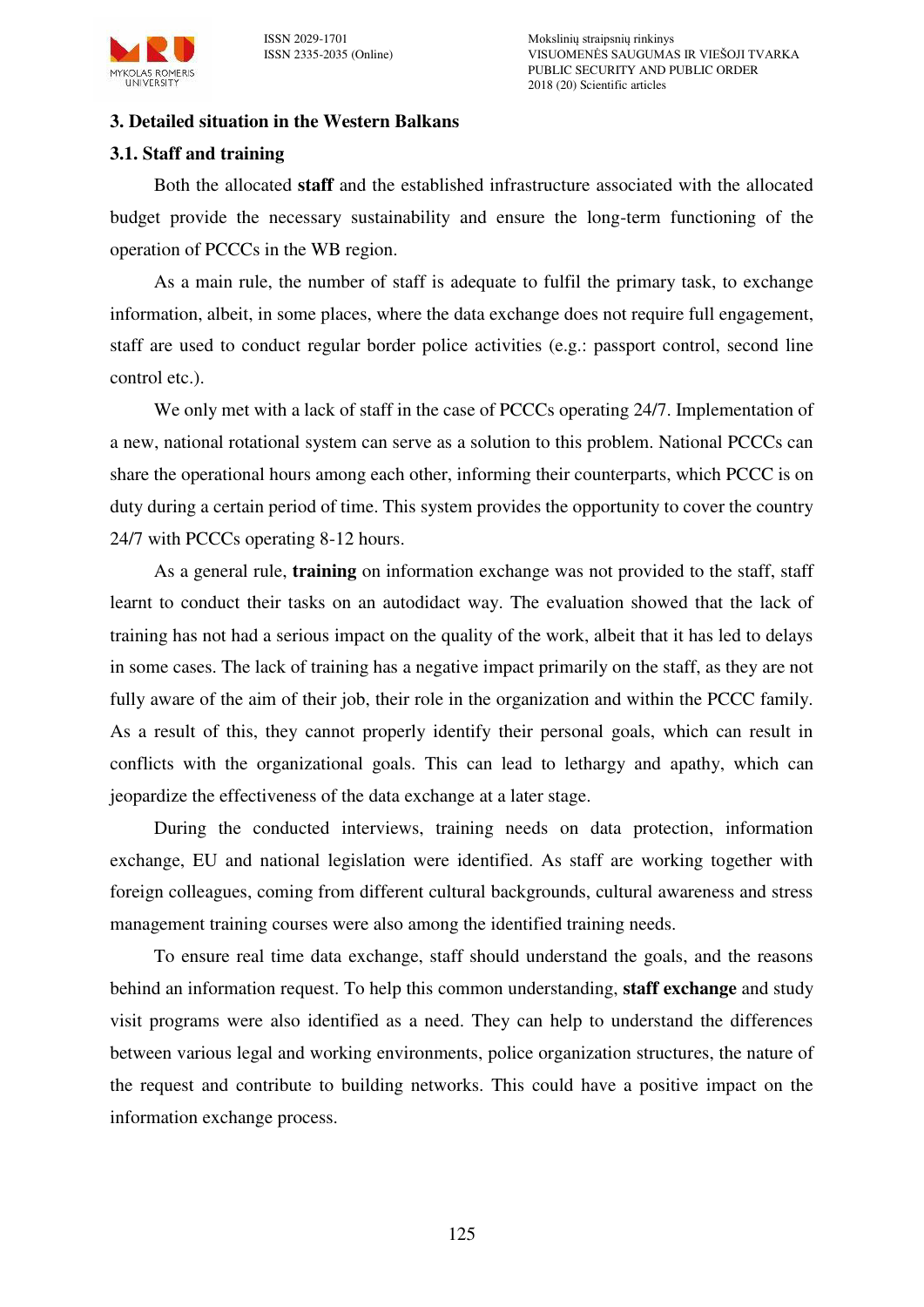

ISSN 2029-1701 Mokslinių straipsnių rinkinys VISUOMENĖS SAUGUMAS IR VIEŠOJI TVARKA PUBLIC SECURITY AND PUBLIC ORDER 2018 (20) Scientific articles

### **3.2. Communication**

Established internal (intranet, circulars) and external (coordination meetings, homepage, Focal Point system, established channels) communication channels are considered to be a significant advantage. Unfortunately, these channels are not used for the promotion of PCCC activity, which results in a lack of awareness among regular police officers and governmental entities (outside of the police) about the existence and advantages of the PCCCs. This, in turn, leads to the humble number of information exchange requests. To increase the number of information exchange requests requires the effective use of the above-mentioned communication channels for promotional purposes. The staff of PCCC Trebinje initiated and conducted an awareness raising campaign in 2016, which could serve as a best practice. The number of information exchanges significantly increased, as a result of the awareness raising activity.

**Table 1.** Number of conducted information exchange at PCCC Trebinje (Source: Regional PCCC Workshop, Mavrovo, 2017.<sup>18</sup>)

| <b>Member of the Centre</b>   | 2015 | 2016 | $2017$ (till $01st$ of June) |
|-------------------------------|------|------|------------------------------|
| <b>Bosnia and Herzegovina</b> | 25   | 102  | 112                          |
| Montenegro                    | 17   | 6.   | 37                           |
| <b>Serbia</b>                 |      | 74   | 106                          |
| <b>TOTAL</b>                  | 42   |      | 255                          |

During the evaluation of the communication environment, the lack of internal communication among national PCCCs was identified as a gap, staff have no information about the activity, results, problems and successes of other PCCCs in the country. It causes isolation and deprives the staff of the opportunity to learn best practices, to improve their activities learning from others. The use of already existing internal communication tools and the creation of new ones, such as newsletters (like the EU PCCC newsletter<sup>19</sup>) was identified as an urgent need to solve this internal communication problem.

#### **3.3 Legal background**

 $\overline{a}$ 

An advantage is that an appropriate legislative background to conduct real-time information exchange has been adopted in each country. This background (Vienna Convention, intergovernmental agreements, internal regulations, SOPs and directives) is adequate for real

<sup>&</sup>lt;sup>18</sup> More information is available at https://www.l inkedin.com/pulse/regional-workshop-realtime-data-exchange-gabor-kemeny-ll-m-

<sup>&</sup>lt;sup>19</sup> A sample of PCCC Newsletter No 6. is available at: http://www.anvutrentino.it/wp-

content/uploads/2015/11/2015\_55\_articolo-polizia-estera-ANVU-Newsletter-No-6\_UK.pdf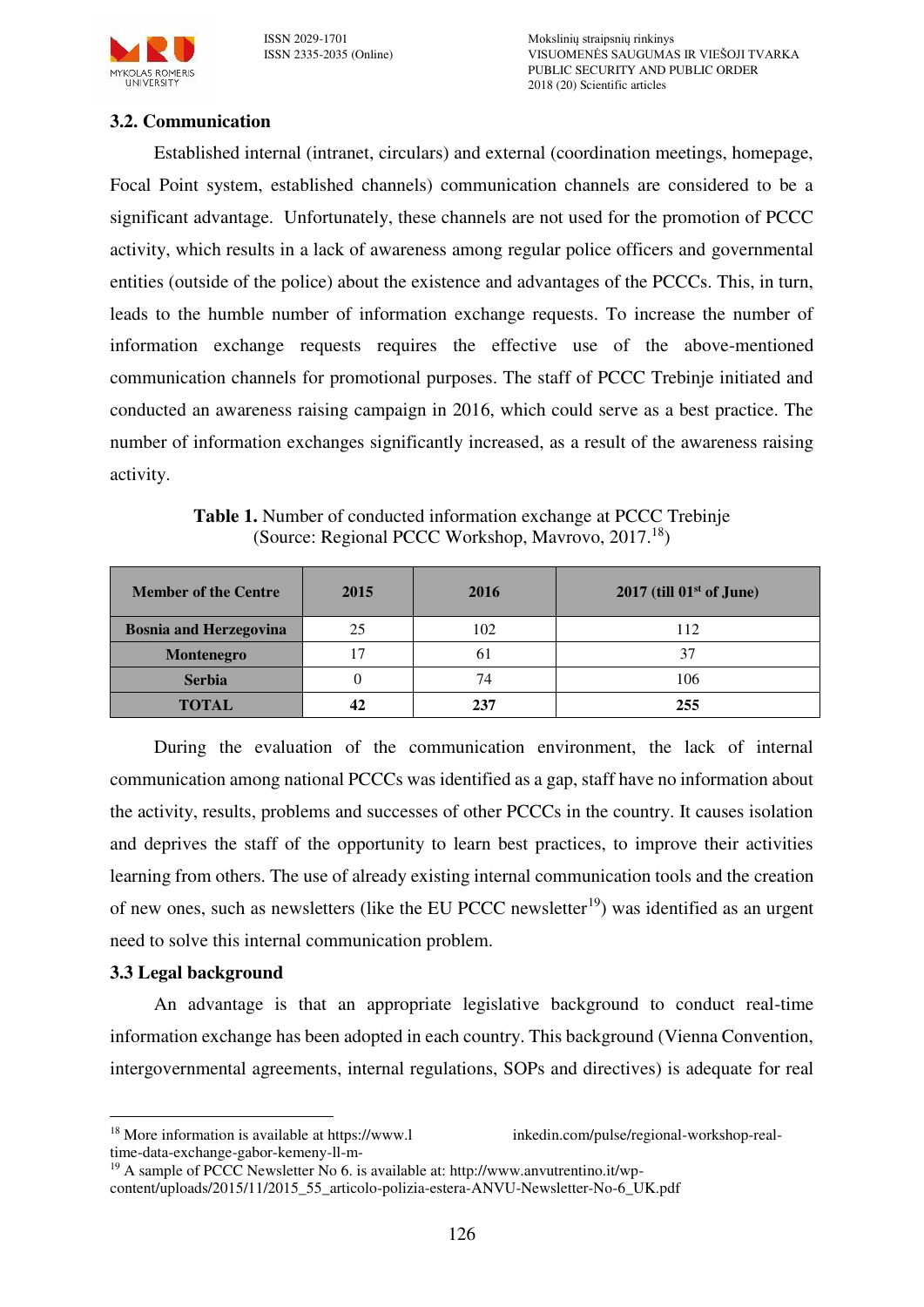

time data exchange, as it ensures the possibility of an immediate answer (in 3 hours) if it is requested. SOPs are regulating the process of data exchange, although it was not the aim, the established SOPs are quite identical, which can later help the non-neighbouring data exchange too.

Different national interpretations of the Vienna Convention were identified as a hindrance for non-neighbouring information exchange. According to some interpretations, such as in Slovenia, the convention itself is adequate to conduct information exchange without further legislative acts (ratifying bi-, trilateral agreements), therefore the current situation allows the PCCCs to exchange information within the PCC-SEE region regardless of the geographical position. Other countries (e.g.: Serbia, former Yugoslav Republic of Macedonia) emphasize: the Vienna Convention is not detailed enough, the national parliament ratified text is vague and only partially mentioning the PCCC information exchange, therefore an amendment of the convention is required, which must be ratified by the national legislative authority.

Although this gap was identified, all parties agree that, the proper amendment of the Vienna convention can solve the problem, and it can help to facilitate real time information exchange without geographical limitation within the PCC-SEE region. The countries and Secretariat of PCC-SEE agree on the need for amendment, however it is not currently on the agenda.

#### **3.4 Technical background**

The provided infrastructure, available police and national databases and most of all the advantages provided by a common workplace (personal, direct relationship between the law enforcement officers from different countries) are helping to facilitate data exchange in real time.

The analysis found that **Information and Communications Technology** is appropriate at the PCCCs. Offices are equipped with the necessary (although not new) ICT devices, necessary databases are available, all of which are ensuring real-time data exchange. Several IT devices have been donated; therefore, the equipment is not systematized resulting in a lack of spare parts. It can lead to longer term breakdowns, which could affect the information exchange.

Getting access to, and using **databases outside of the LEAs** was identified as an essential need too. Interest from the private sector (e.g.: logistic and transportation companies) to share databases with PCCCs was also identified, as shared databases result in quicker and smoother border crossings for public transportation, cargo and logistic companies. On the other hand, governmental organizations, institutions (hospitals, transportation ministry etc.) are reluctant to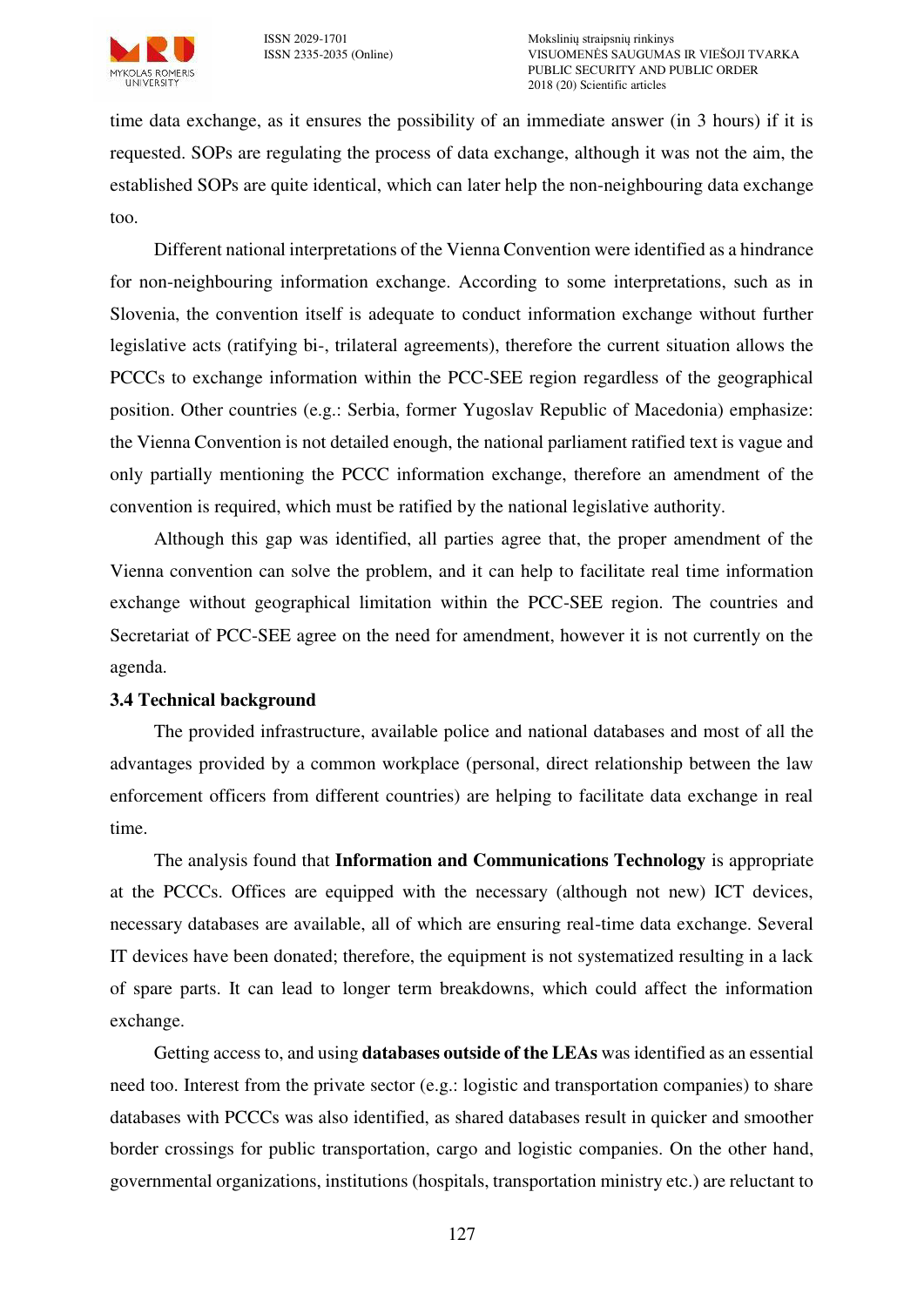

share their databases with police, which slows down the speed of information exchange. Effective coordination and the before mentioned awareness raising activity can enhance the cooperation between LEAs and governmental entities.

Lack of a **secured communication channel** among foreign LEAs was also identified as a gap. Although information exchange is currently conducted on paper, this method will be inadequate during information exchange between non-neighbouring countries. Countries are in favour of using the Europol developed and maintained Secure Information Exchange Network Application (SIENA), which ensures secured, end-to-end encryption during information exchange. Providing access to the SIENA system for PCCCs in the EU and in the WB is in the interest of Europol<sup>20</sup>, since at the end of 2016, "more than 30% of SIENA cases and up to  $10\%$ of SIENA messages are [[…]] generated by PCCCs, showing the huge potential of SIENA for PCCCs in Europe. In addition, an OSCE led project is focusing on the use of SIENA by PCCCs in the Western Balkan area."<sup>21</sup> Due to these circumstances no political or professional complications can be foreseen during the installation of the system. Sustainability is ensured, as Europol is providing the SIENA to the countries free of charge.

The lack of a **Case Management System** (CMS) was also identified, as a factor that slows down the administration of the information exchange. With the current number of requests, it is not endangering the real-time information exchange, however in case of an increasing number of requests, it can slow down the information exchange, as the staff has to deal with the complicated, paper-based administration. One sustainable solution can be provided by SIENA CMS, which is accessible for each SIENA end-user.

#### **3.5 Political and social background, support**

Our analysis corresponds with the final findings of N. Gerspacher: Today's securitydriven policy environment has an impact on international police cooperation, the "political dimension is once again on the rise, as police strategies are aimed at terrorist groups<sup> $22$ </sup>. This political influence was also articulated during the Western Balkan PCCC conference and workshop<sup>[16](#page-6-0)</sup> organized in October 2016. An outcome of the event was the significant **support from Germany, the EU and Europol** to help improve real-time information exchange in the

 $\overline{a}$ 

<sup>&</sup>lt;sup>20</sup> European Union, Police and Customs Cooperation Centres (PCCC) - European Dimension (IMS V / action 7) 14 January 2016, 5131/16, available at: http://data.consilium.europa.eu/doc/document/ST-5131-2016-

INIT/en/pdf [accessed 14 October 2017]

<sup>&</sup>lt;sup>21</sup> European Union, Renewed Information Management Strategy (IMS) - 5th action list - State of play, p11, 14 October 2016, 13258/16, available at: http://www.statewatch.org/news/2016/oct/eu-council-ims-state-of-play-13258-16.pdf [accessed 14 October 2017]

<sup>&</sup>lt;sup>22</sup> Gerspacher, N.. The history of international police cooperation: a 150-year evolution in trends and approaches. Global Crime, 9(1-2), 2008, pp.169-184.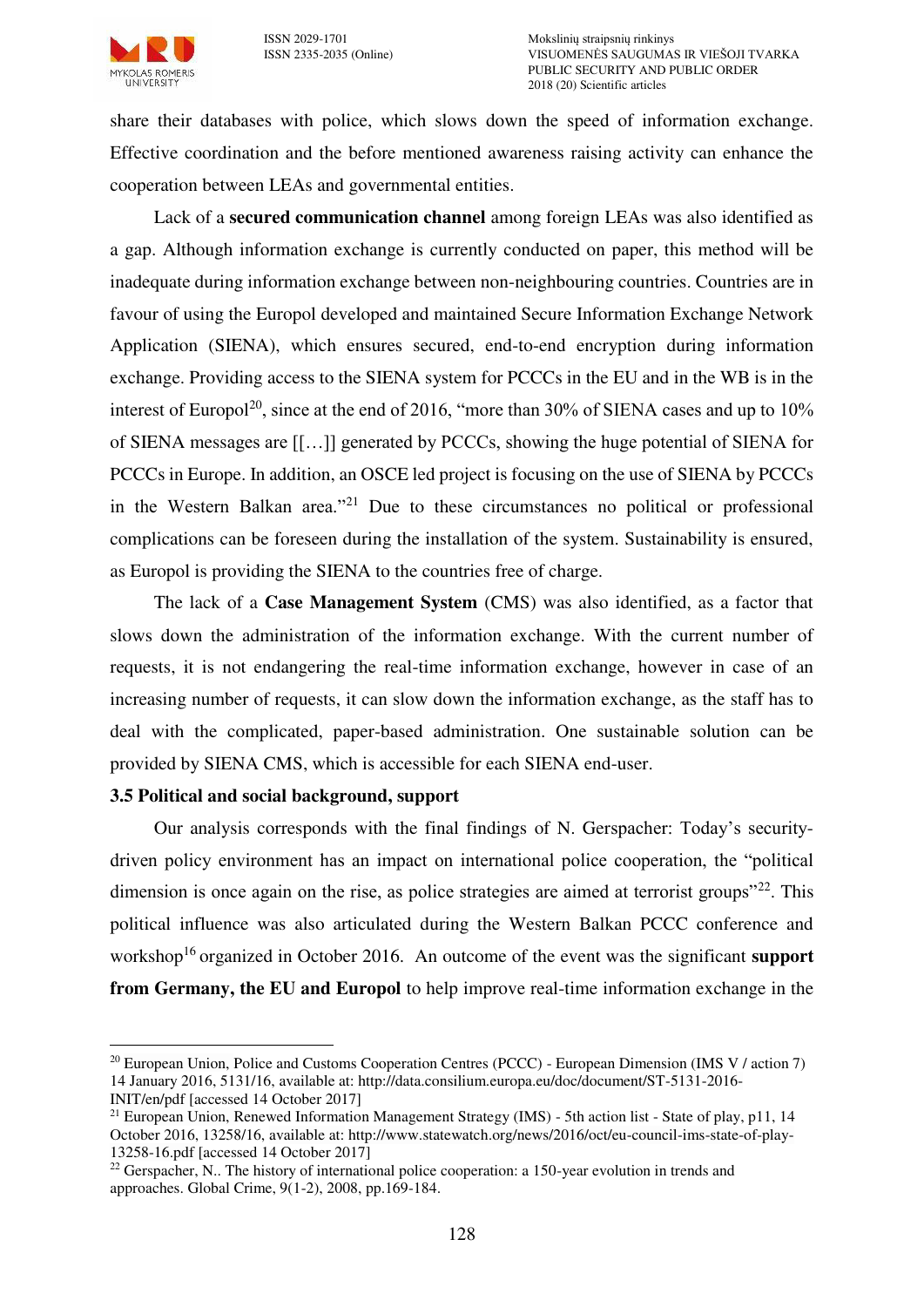

region. As a proof of the commitment, Albania was involved in a German Federal Police led  $ISF<sup>23</sup>$  project, aimed at establishing a SIENA connection at the PCCCs to facilitate information exchange without geographical limitations. This and the previously mentioned Europol support shows; there is a certain need from EU Member States and EU Institutions to cooperate with WB countries, and to share information with them.

As a result of the field visit and conference, **national political support** from WB governments was expressed. There is political will to cooperate with the EU through the use of SIENA and conduct data exchange with non-neighbouring, PCC-SEE countries thorough PCCCs.

We must mention one of the most important political factors, the regularly changing regional political situation in the WB, which can jeopardize the international police information exchange. Relationships between the WB governments are frequently changing, friendly states become non-friendly and vice versa. As all of the countries are official candidates for accession to the European Union, EU policy and actions (EU progress reports, lobby, negotiations) in this field can monitor the situation and mitigate this risk.

Furthermore, looking back over the last two years, we can state, the **timing** for developing the capacities of PCCCs is perfect, as the current geo-political situation requires urgent action and information exchange to monitor the flow of migrants, screen returning foreign fighters, and exchange TNT related information as fast as possible to ensure the security of the state and of the region. As we learnt from this document, PCCCs serve as an effective tool to achieve this goal.

**Members of the society** are also supportive. As the final beneficiaries of the data exchange, the outcome of the information exchange is often tangible and visible to them (e.g.: use of PCCC information exchange on missing persons, family members, stolen cars etc. results quicker localization and effective police measures). Concerns were only raised in relation to the misuse of personal data. This must be monitored and excluded with proper legislation and effective internal oversight.

## **3.6. Customs data exchange**

 $\overline{a}$ 

To discuss and analyse the utmost importance of police and customs cooperation is not the subject of this paper, however it must be mentioned briefly, since the positive effect was

<sup>&</sup>lt;sup>23</sup> European Union, Outcome of the 6th Annual Conference on Police and Customs Cooperation Centres (PCCCs) on 7 and 8 September 2015, Europol, The Hague, The Netherlands, 23 October 2015, 13285/16, available at: [http://data.consilium.europa.eu/doc/document/ST-13285-2015-INIT/en/pdf \[](http://data.consilium.europa.eu/doc/document/ST-13285-2015-INIT/en/pdf)accessed 14 October 2017]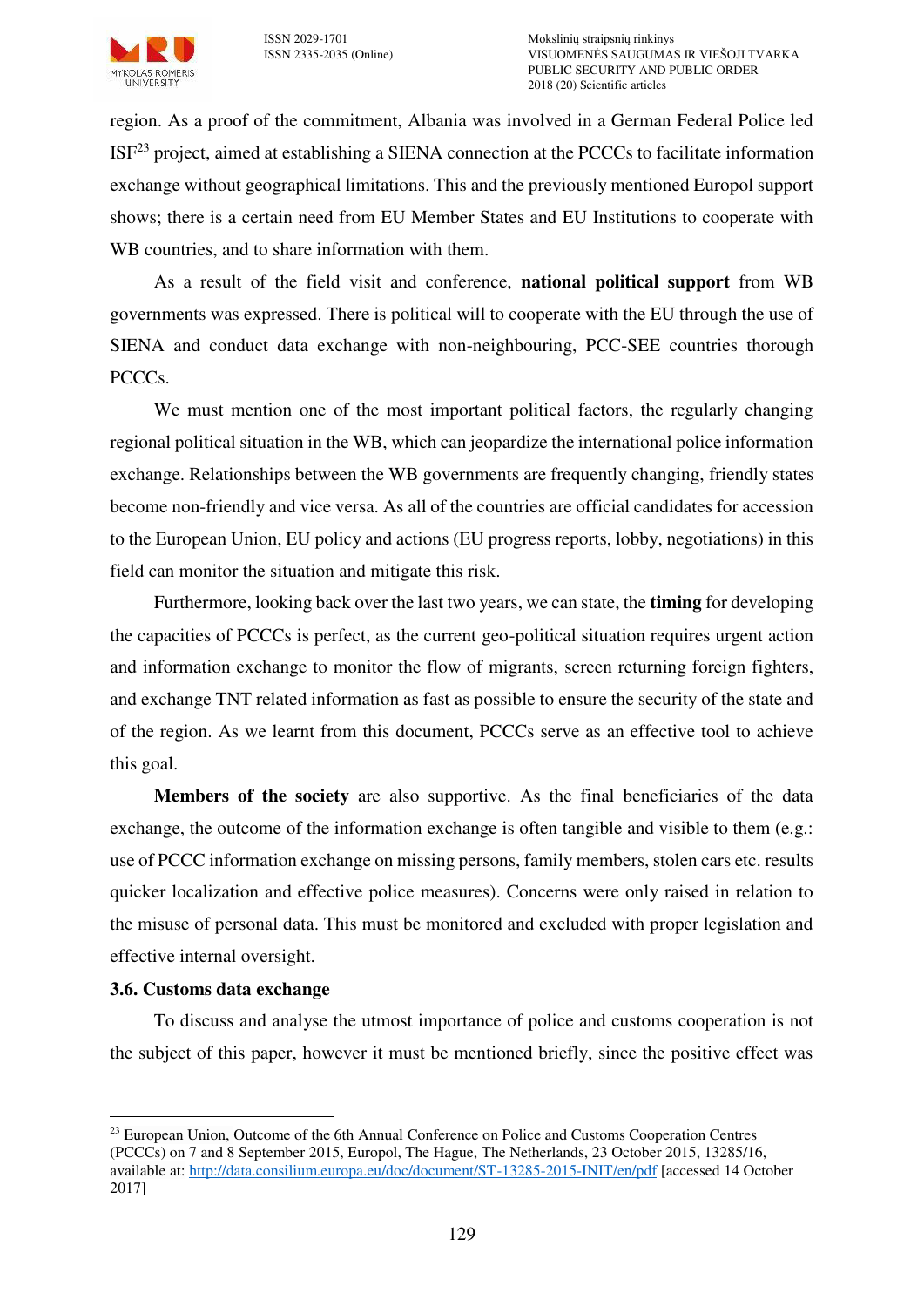

identified during the analysis of the economic factor. We met with police-customs information exchange only on the border with Bulgaria, on the Bulgarian-Serbian Border (PCCC Kalotina) and on the Bulgarian - former Yugoslav Republic of Macedonia border (PCCC Deve Bair-Gyuesevo). Depending on the countries, customs information exchange is conducted in two ways: police and customs officers are sitting together in one office and exchanging information (PCCC Kalotina) and the other, where police officers are exchanging customs data when it is requested (PCCC Deve Bair-Gyuesevo). Although the first solution serves the inter-agency cooperation better, as an economic factor, both ways ensure economic growth (increase of revenue) to the respective country.

As PCCCs are contributing to one of the strategic goals of the governments, namely to increase revenue, the operation of the PCCCs are ensured, therefore sustainability is granted. This factor, increasing the revenue, will also soon contribute to enhancing the cooperation between customs and police authorities.

Although the economic effect of the police-customs cooperation is indisputable, we have to agree with Hobbing, who concludes in his study<sup>24</sup>; effective fights against terrorism and organized criminal activities cannot be successfully conducted without the involvement of customs authorities, without police-customs information exchange.

## **CONCLUSION**

Police and Customs Cooperation Centres are serving an important role in cross border information exchange within the EU and in the Western Balkans. The advantages of the PCCCs come from the non-bureaucratic procedure, which ensures quick and effective information exchange. Despite the multilateral, intergovernmental agreements, initiatives, directives and guidelines, the use of PCCCs are still limited geographically. Geographical limitation hampers effective information exchange, resulting in ineffective police measures during the fight against cross border criminality and Transnational Threats. This is neither the aim of the EU, nor the WB countries.

Although we believe the Vienna Convention provides the adequate legal background for PCCC data exchange without geographical limitations, as it does not restrict the information exchange to neighbouring countries but to Contracting Parties in Article 29.<sup>[14](#page-5-0)</sup>, political will from some countries requires the amendment of the convention. This amendment can be

 $\overline{a}$ <sup>24</sup> Hobbing, P. Customs cooperation in the area of freedom, security and justice. Brussels, Belgium: Centre for European Policy Studies, 2011.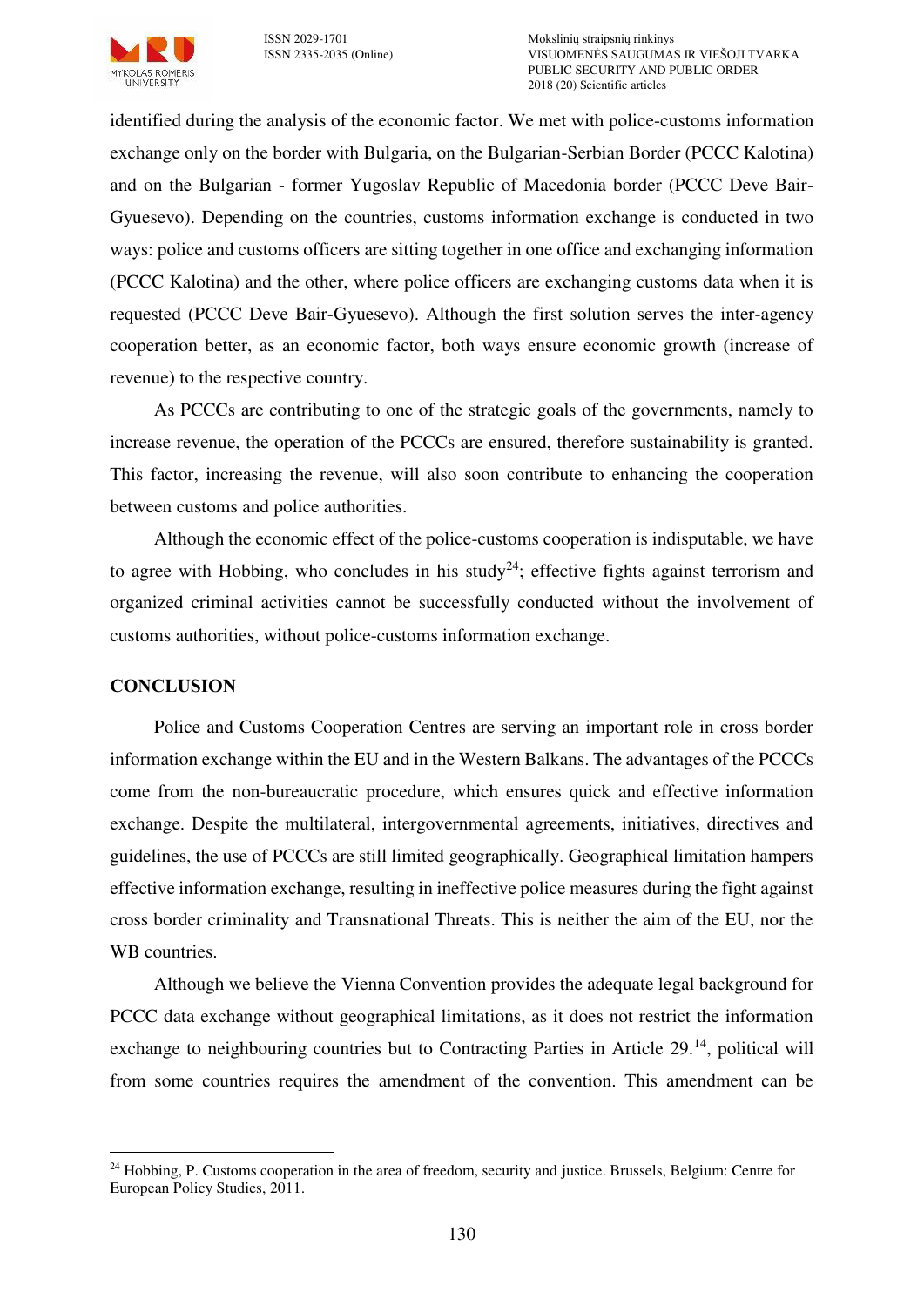

elaborated and accepted without serious complications using the well-tried decision-making mechanism of PCC-SEE.

When an adequate legislative background is in force, the Europol developed SIENA system can be installed and used for data exchange, thereby creating a quick, real time information exchange network in the whole PCC-SEE region.

Six EU countries will benefit from this network, while the other 22 will be kept out. This will be the time, when the excluded ones will have to decide between two alternatives if they want to provide effective security to their citizens. They can join the family of PCC-SEE, or start to push the EU to implement the same measures, not by creating numerous ineffective regulations, but an effective and operational one.

#### **RECOMMENDATION FOR THE WB REGION**

Concluding from the results of the above introduced analysis, we make the following recommendations on the field of **staff and training**:

Rotational system in the operational hours among national PCCCs shall be introduced.

Training courses for the staff of PCCCs on data protection, national-international information exchange, EU, regional and national legislation, cultural awareness and stress management shall be organized.

Staff exchange program and study visits shall be organized for the staff, to get familiar with different legal and working environments.

On the field of **communication and ICT** officials shall focus on:

To increase the use of internal and external communication channels to promote the tasks of the PCCCs and to organize awareness raising activities to increase the number of information exchange requests,

To organize joint meetings for the staff of national PCCCs, to publish newsletter about the successes, problems and solutions with the aim of creating personal contacts among the PCCCs.

To install the SIENA system to ensure secured communication during information exchange and to install the SIENA CMS to decrease the administrative workload of the staff.

To get access to important databases outside of the LEAs (e.g.: logistic and transportation companies, governmental organizations, institutions) to increase the efficiency of investigations.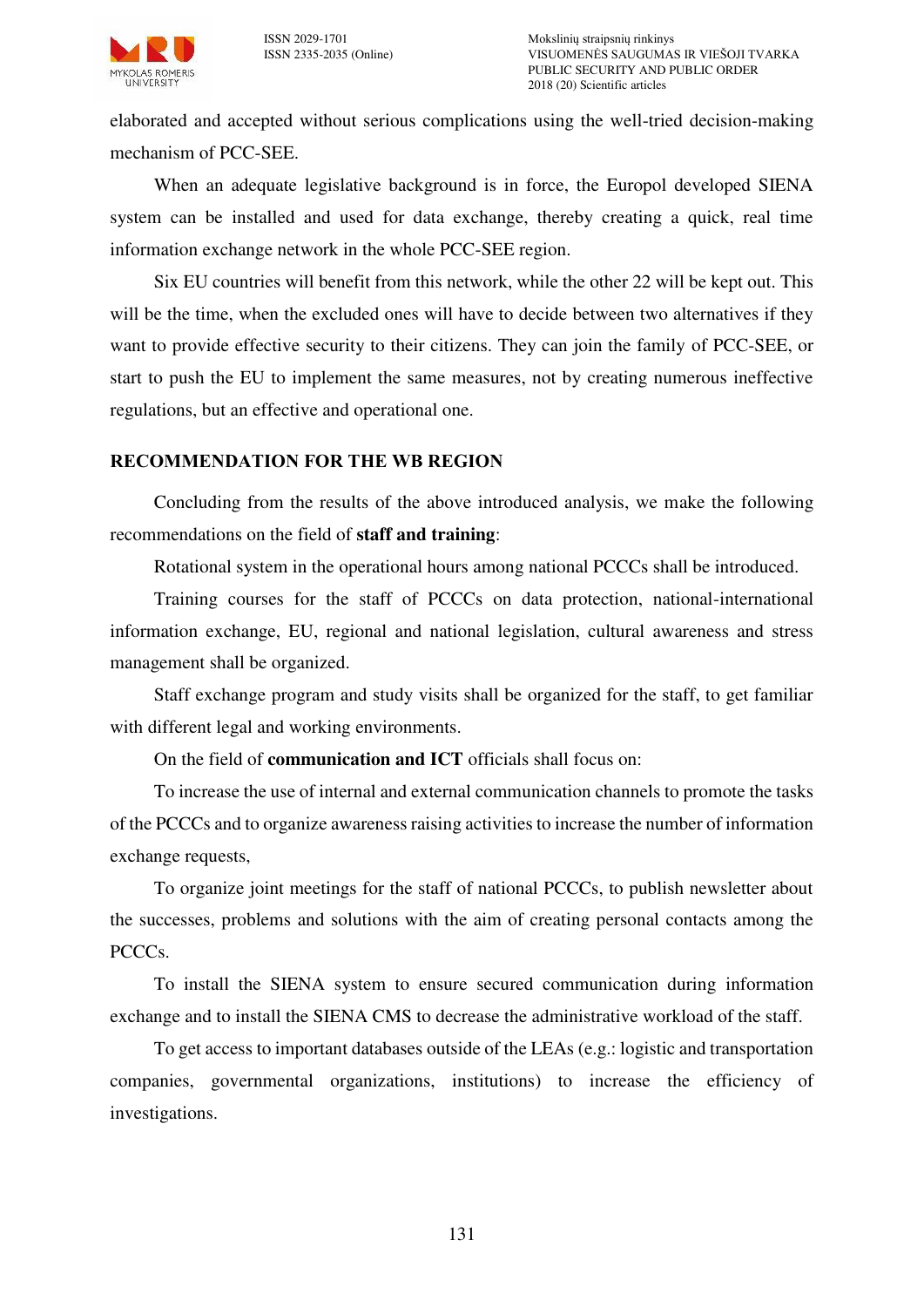On the field of **legislation** officials shall focus on to elaborate the amendment of the Vienna Convention, to create a legal background for information exchange without geographical limitation (within the PCC-SEE region).

Regarding to the **Police-Customs cooperation** authorities shall focus on to increase the cooperation between police and customs authorities, to ensure increased revenue and successful investigations in the field of returning foreign fighters, TNT and organized crime.

# **REFERENCES**

- 1. Aden, H. Police Cooperation in the EU before and after the Treaty of Lisbon Continuity and *Innovation.* In: Aden, Hartmut (ed.), Police Cooperation in the European Union under the Treaty of Lisbon – Opportunities and Limitations. Baden-Baden: Nomos, 2015, pp. 15-22.
- 2. Boyne, GA and Walker, RM. *Strategy content and public service organisations.* In: Journal of Public Administration Research and Theory, 2004, 14(2): 231–252
- 3. European Union, *Justice and Home Affairs, 2768th Council Meeting, 4-5 December 2006, 15801/06,* available at: http://europa.eu/rapid/press-release\_PRES-06-341\_en.htm?locale=en [accessed 14 October 2017]
- 4. European Union, *Best Practice Guidelines for Police and Customs Cooperation Centres*, 15 April 2011, 9105/1, available at: http://register.consilium.europa.eu/doc/srv?l=EN&f=ST%209105%202011%20INIT [accessed 14 October 2017]
- 5. European Union, *Manual on Law Enforcement Information Exchange*, 23 April 2015, 7779/15, available at: [http://www.statewatch.org/news/2015/may/eu-council-manual-law-enforcement](http://www.statewatch.org/news/2015/may/eu-council-manual-law-enforcement-information-exchange-7779-15.pdf)[information-exchange-7779-15.pdf](http://www.statewatch.org/news/2015/may/eu-council-manual-law-enforcement-information-exchange-7779-15.pdf) [accessed 14 October 2017]
- 6. European Union, *The Hague Programme: Strengthening Freedom, Security and Justice in the European Union,* 13 December 2004, 2005/C 53/01, available at: http://www.refworld.org/docid/41e6a854c.html [accessed 14 October 2017]
- 7. European Union, *Council Framework Decision on simplifying the exchange of information and intelligence between law enforcement authorities of the Member States of the European Union*, 18 December 2006, 2006/960/JHA of (OJEU L 386), available at: [http://eur](http://eur-lex.europa.eu/LexUriServ/LexUriServ.do?uri=OJ:L:2006:386:0089:0100:EN:PDF)[lex.europa.eu/LexUriServ/LexUriServ.do?uri=OJ:L:2006:386:0089:0100:EN:PDF](http://eur-lex.europa.eu/LexUriServ/LexUriServ.do?uri=OJ:L:2006:386:0089:0100:EN:PDF) [accessed 14 October 2017]
- 8. Future Group: *Police cooperation French contribution*, 28 March 2008. available at: http://www.statewatch.org/news/2008/jul/eu-futures-apr-police-cooperation-2008.pdf [accessed 14 October 2017]
- 9. European Union, *The Stockholm programme: an open and secure Europe serving and protecting citizens,* 04 May 2010, 2010/C 115/0, available at: http://eurlex.europa.eu/LexUriServ/LexUriServ.do?uri=OJ:C:2010:115:0001:0038:EN:PDF [accessed 14 October 2017]
- 10. European Union, Guidelines for Integrated Border Management in European Commission External Cooperation p.23, November 2010, available at: <https://europa.eu/capacity4dev/file/21153/download?token=3lOSGDjf>[accessed 14 October 2017]
- 11. European Union, *Police and Customs Cooperation Centres (PCCC) European Dimension* (IMS V / action 7) 14 January 2016, 5131/16, available at: http://data.consilium.europa.eu/doc/document/ST-5131-2016-INIT/en/pdf [accessed 14 October 2017]
- 12. European Union, *Renewed Information Management Strategy* (IMS) 5th action list State of play, p11, 14 October 2016, 13258/16, available at: